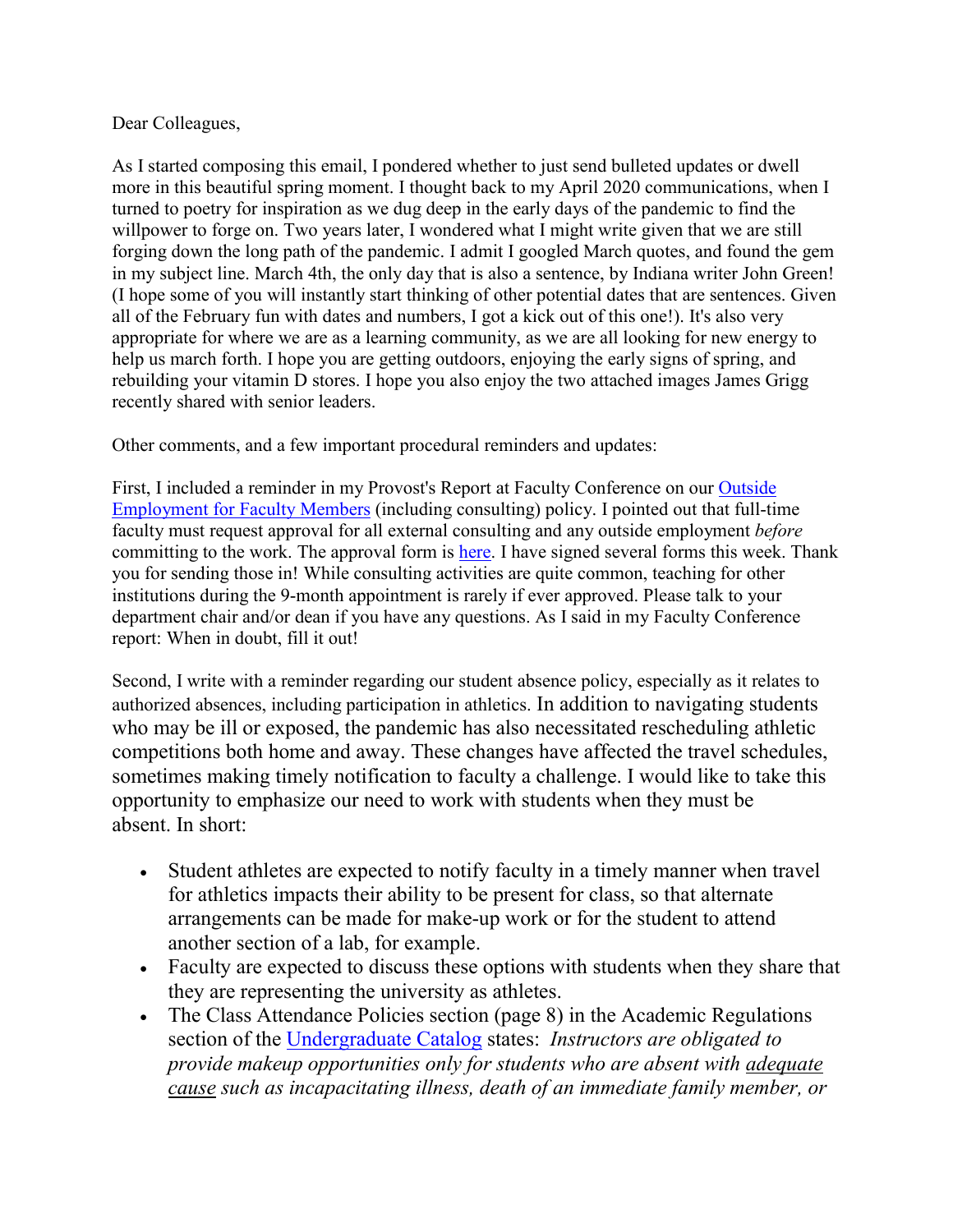*authorized representation of the university.* The policies also state that "if a student's absences in a course total 25 percent or more of the class meetings for the course," the student will receive an N, F, or U. However, if the absences are covered by one of the extenuating circumstances under the adequate cause section, they should not be included in the 25% calculation unless make-up opportunities were provided that the student did not avail themselves of, for example.

Both the University and the Athletics division understand the importance of class attendance and how missing classes negatively affects student learning. However, please extend all possible consideration to our students who continue to navigate various health challenges and to our student-athletes as they represent Winthrop in their authorized activities. If you have any questions on how to interpret the policy, or if you need help supporting a particular student-athlete, please reach out to Tim Drueke or Trent Kull, our Faculty Athletics Representative.

Third, our SACSCOC campus visit is right around the corner, March 22-24. Noreen Gaubatz, Meg Webber, and so many others are hard at work preparing for the arrival of a team of volunteers from peer institutions who will be on campus for three days to talk with many of you about your roles and responsibilities serving Winthrop students, as well as learning about our **QEP - Flight Ready**! As Meg presented to you at Faculty Conference last week, the QEP has three parts: 1) helping students consider their talents and interests in their first year on campus; 2) training faculty on career readiness learning outcomes through our ACUE partnership; and 3) developing an alumni mentoring network for students. Thank you in advance to those of you who will be in meetings answering questions and demonstrating our strengths. Please be aware that while the team is here from March 22 - 24, they may request additional information that we will work to supply as quickly as possible. Thank you in advance as well, if you are called on to help us provide that information.

I want to turn my lens outward for a moment before closing. While I am entreating you to fill your reserves with the energies of spring, I am also mindful that we are all watching events unfold in Ukraine that further tap our spirits, as we respond with empathy to the horror that is unfolding upon Ukrainian citizens. Turning anxiety into action is never easy, but I've seen numerous appeals for ways individual citizens around the world can provide practical supports. If you are in a position to do so, looking to reputable humanitarian and faith-based organizations to channel your concern into contributions can defuse the stress that arises when we see other members of the human family struggling to meet their basic needs. Also, we can take heart that, as is often the case, when democracy is most challenged, it is also most invigorated.